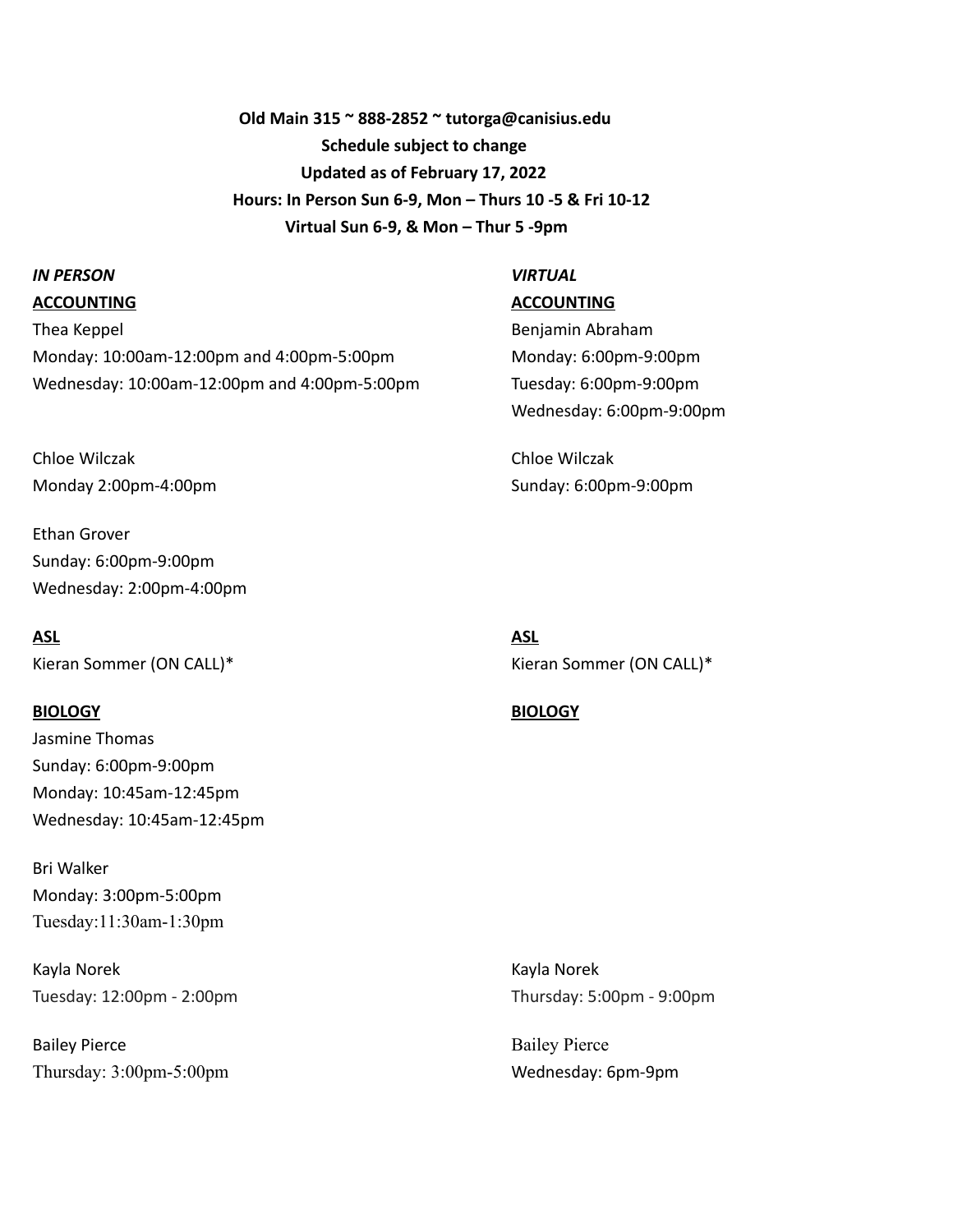Alyssa Deacon Monday: 1:00pm - 3:00pm Thursday: 1:00pm-3:00pm

Lanie Masset Lanie Masset Wednesday: 10:00am-11:00am Sunday: 6:00pm-9:00pm Friday: 10:00am-11:30am Monday: 6:00pm-8:00pm

Declan Sharma Sunday: 6:00pm-9:00pm Monday: 3:00pm-5:00pm Tuesday: 3:00pm-5:00pm Thursday: 12:00pm-2:00pm

Olivia Rutowski Olivia Rutowski Monday: 1:00pm-3:00pm Tuesday: 7:00pm-9:00pm

### **CHEMISTRY CHEMISTRY**

Alann Au Alann Au Wednesday: 3:00pm- 4:00pm Sunday: 5:00pm -7:00 pm

Bri Walker John Bressette Monday: 3:00pm-5:00pm Sunday: 7:00pm-8:00pm Tuesday:11:30am-1:30pm Monday: 7:00pm-9:00pm

Monday: 3:30pm-5:00pm Tuesday: 10:00am-1:00pm Wednesday: 3:30pm-5:00pm Thursday: 10:00am-1:00pm

**BIOLOGY con't BIOLOGY con't** 

Tuesday: 6:00pm-8:00pm

Tuesday: 7:00pm-9:00pm Wednesday: 7:00pm-9:00pm Ian Szeglowski Thursday: 7:00pm-9:00pm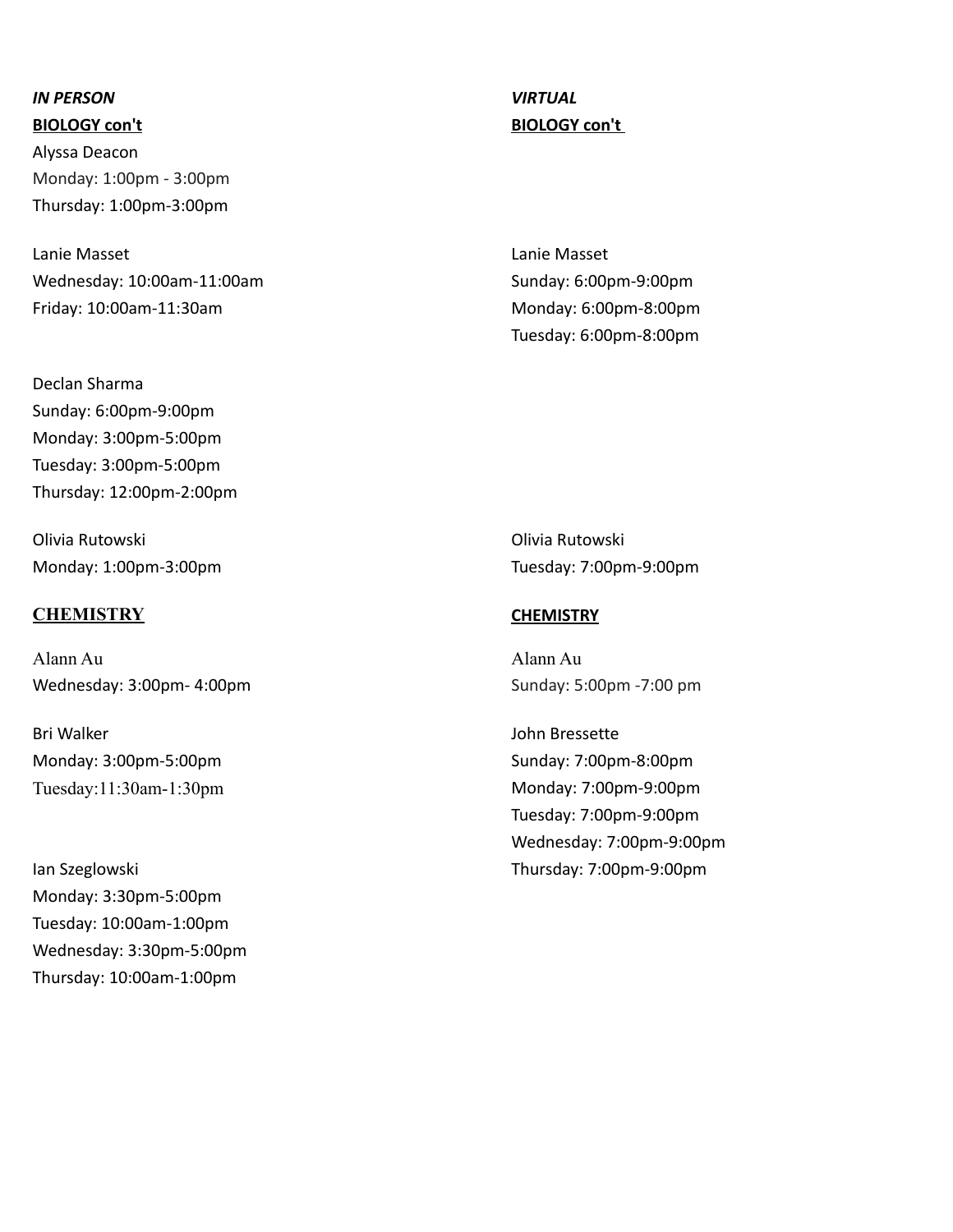Olivia Rutowski Olivia Rutowski

Declan Sharma Sunday: 6:00pm-9:00pm Monday: 3:00pm-5:00pm Tuesday: 3:00pm-5:00pm Thursday: 12:00pm-2:00pm

*IN PERSON VIRTUAL* **DMA DMA**

Thea Keppel **Sean Rooney** Sean Rooney Monday: 10:00am-12:00pm and 4:00pm-5:00pm Tuesday: 6:30pm-9:00pm Wednesday: 10:00am-12:00pm and 4:00pm-5:00pm Wednesday: 6:30pm-9:00pm

Chloe Wilczak Chloe Wilczak Monday 2:00pm-4:00pm Sunday: 6:00pm-9:00pm

Niko Sirvent Niko Sirvent Tuesday: 10:00am-11:00am Tuesday: 7:00pm-9:00pm Wednesday: 1:00pm-4:00pm Thursday: 10:00am-11:00am & 1:00pm-2:00pm

## **CHEMISTRY con't CHEMISTRY con't**

Monday: 1:00pm-3:00pm Tuesday: 7:00pm-9:00pm

Hannah Fischer (ON CALL)\* Monday: 5:00-7:00 Tuesday: 6:00-9:00 Wednesday: 1:00-2:00

Thursday: 4:30-5:30

### **ECONOMICS ECONOMICS**

Thursday: 6:30pm-9:00pm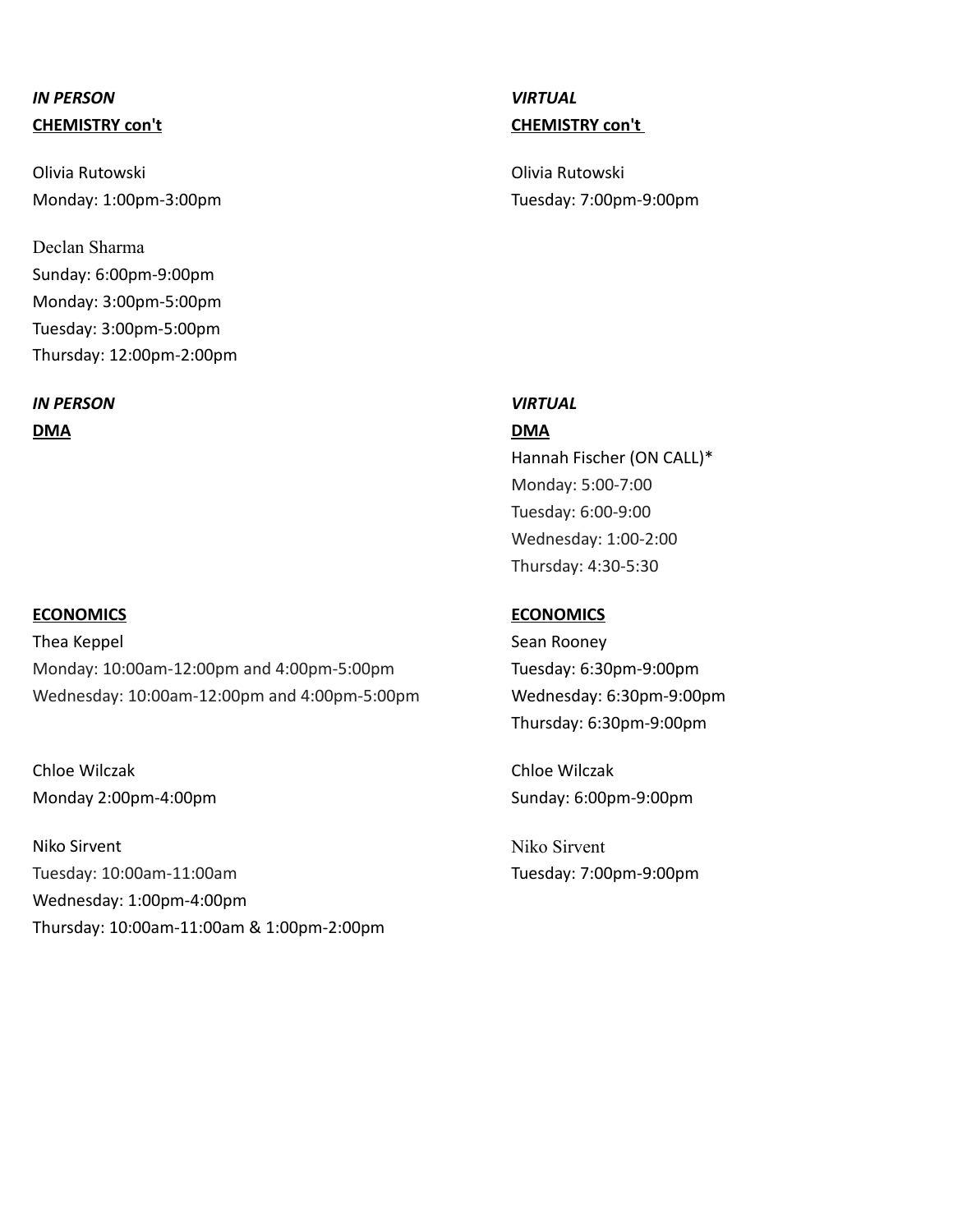Peter Bergenstock Sunday: 6:00pm-9:00pm Monday: 10:45am-11:30am and 3:00pm-5:00pm Tuesday: 3:00pm-5:00pm Wednesday: 10:45am-11:30am Friday: 10:45am-11:30am

### **ESL ESL**

Brigitte Morency Tuesday: 1:00pm-4:00pm

**FINANCE FINANCE** Chloe Wilczak Chloe Wilczak Monday 2:00pm-4:00pm Sunday: 6:00pm-9:00pm

Ethan Grover **Sean Rooney** Sean Rooney Sunday: 6:00pm-9:00pm Tuesday: 6:30pm-9:00pm

### *IN PERSON VIRTUAL*

Erika Eyssen Sunday 6:00pm-9:00pm Monday 10:00am-12:45pm Wednesday 10:00am-12:45pm

Jaclyn Henderson Monday: 2:30-4:00pm Wednesday: 2:30pm-4:00pm

### **HUMAN SERVICES HUMAN SERVICES**

Brigit Reilly **Brigit Reilly** 

# **ENGLISH ENGLISH**

Wednesday: 2:00pm-4:00pm Thursday: 6:30pm-9:00pm

**HISTORY HISTORY**

Sundays: 6:00pm-9:00pm Mondays: 5:00pm-7:00pm Wednesdays: 5:00pm-7:00pm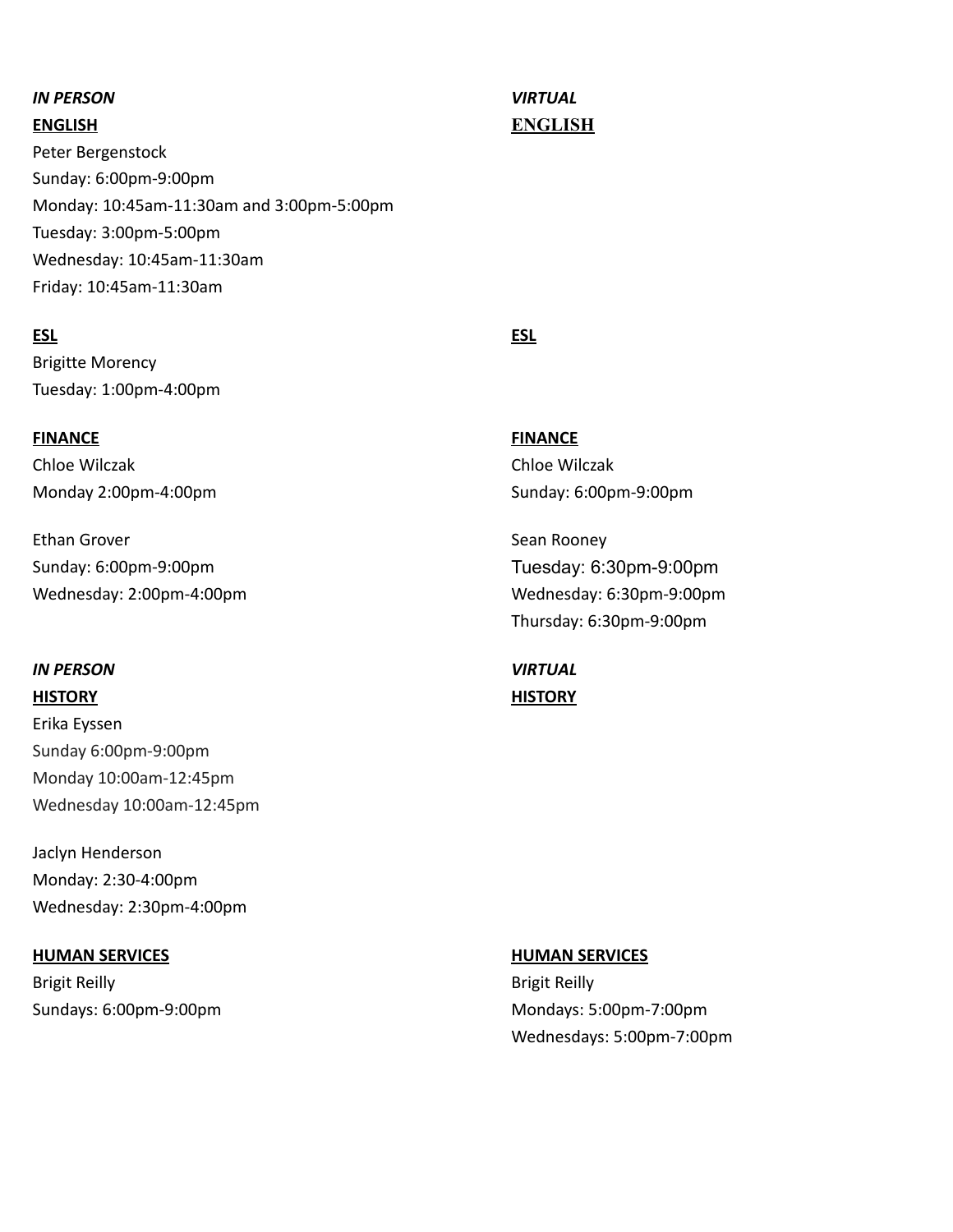**MATH MATH** Austin Reszel Monday: 1:00pm-2:30pm

Bri Walker **Bri Walker** Bri Walker Bri Walker Bri Walker

Brianna Sorrentino Tuesday: 1:00pm-3:00pm Wednesday: 10:00am-11:30am Friday: 10:00am-12:00pm

### Thea Keppel

Monday: 10:00am-12:00pm and 4:00pm-5:00pm Wednesday: 10:00am-12:00pm and 4:00pm-5:00pm

Niko Sirvent Niko Sirvent Tuesday: 10:00am-11:00am Tuesday: 7:00pm-9:00pm Wednesday: 1:00pm-4:00pm Thursday: 10:00am-11:00am & 1:00pm-2:00pm

Nick Soluri Sunday: 6:00pm-9:00pm Monday: 2:00pm-4:00pm Tuesday: 3:00pm-5:00pm Wednesday: 1:00pm-2:00pm Thursday: 1:00pm-2:30pm

Mackenzie Huber Mackenzie Huber Friday: 10:00am-12:00pm Sunday: 6:00pm-9:00pm

Monday: 3:00pm-5:00pm Tuesday: 6:00pm-8:00pm Tuesday:11:30am-1:30pm Thursday: 6:00pm-8:00pm